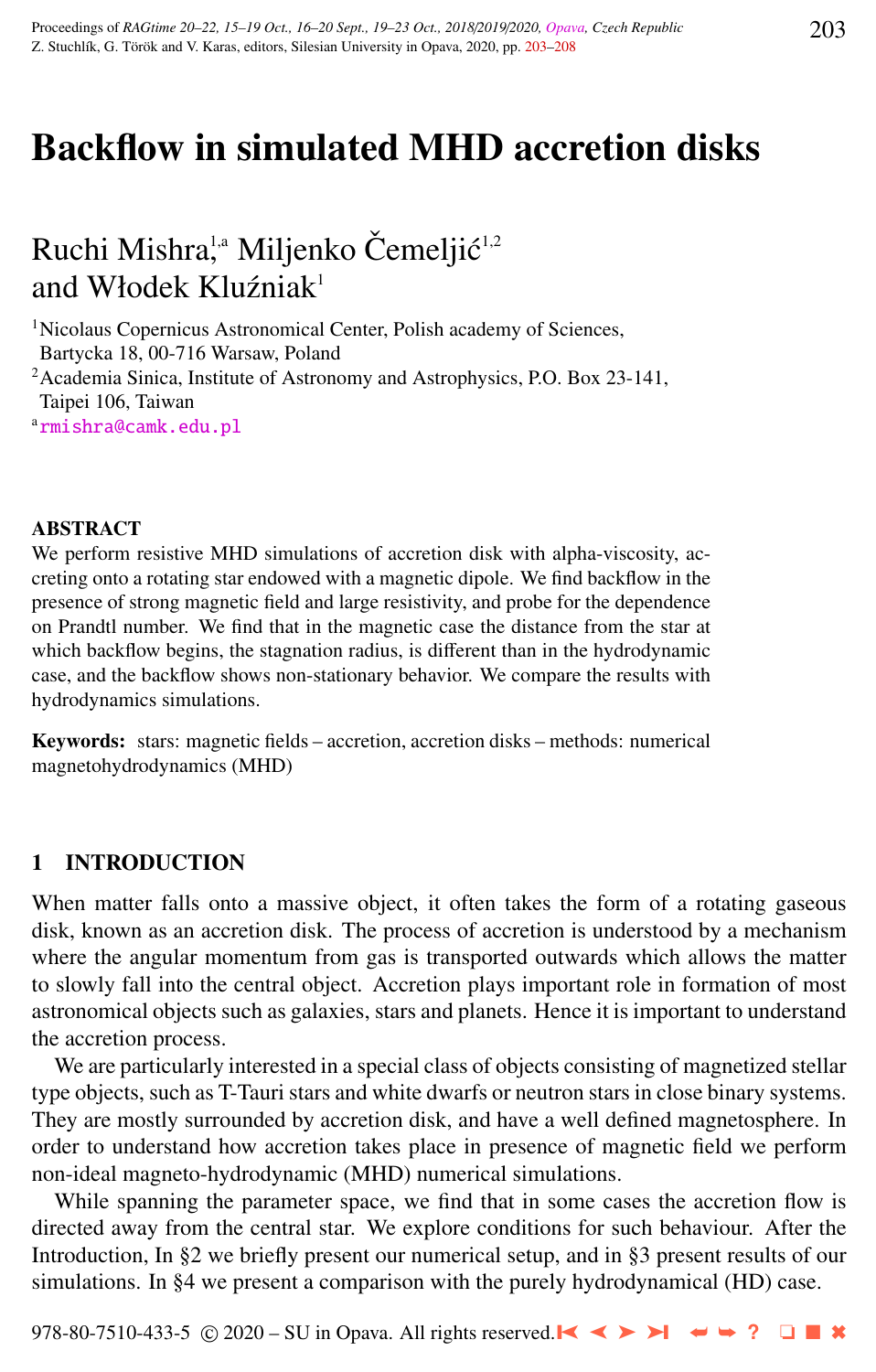<span id="page-1-0"></span>

**Figure 1.** Density in a logarithmic colour grading in MHD simulation with  $\alpha_v = 1$ ,  $\alpha_m = 0.4$ , with the initially dipolar magnetic field of 1000 *G*, for a slowly rotating star. The stagnation radius  $r_{\text{star}} = 5.5$ stellar radii. The blue arrows indicate the direction of flow.

### 2 NUMERICAL SETUP

We perform two-dimensional axisymmetric, viscous and resistive magnetohydrodynamic star-disk simulations. Details of our setup are presented in [Cemelji](#page-5-0)ć  $(2019)$ . We use the publicly available PLUTO code (v.4.1) [Mignone et al.](#page-4-0) [\(2007,](#page-4-0) [2012\)](#page-5-0), with a logarithmically stretched grid in radial direction in spherical coordinates, and uniformly spaced colatitudinal grid. Resolution is  $R \times \theta = [217 \times 100]$  grid cells, stretching the domain to 30 stellar radii, in a quadrant of the meridional plane. The solved equations are, in CGS units:

$$
\frac{\partial \rho}{\partial t} + \nabla \cdot (\rho \mathbf{v}) = 0
$$
\n
$$
\frac{\partial (\rho \mathbf{v})}{\partial t} = \left( \frac{\rho^2}{\rho^2} \right) \left( \frac{\partial \mathbf{R}}{\partial \rho} \right) \tag{1}
$$

$$
\frac{\partial (\rho \mathbf{v})}{\partial t} + \nabla \cdot \left[ \rho \mathbf{v} \mathbf{v} + \left( P + \frac{B^2}{8\pi} \right) \widetilde{I} - \frac{BB}{8\pi} - \widetilde{\tau} \right] = \rho g \tag{2}
$$

$$
\frac{\partial E}{\partial t} + \nabla \cdot \left[ \left( E + P + \frac{B^2}{8\pi} \right) v - \frac{(\mathbf{v} \cdot \mathbf{B})B}{4\pi} \right] = \rho \mathbf{g} \cdot \mathbf{v}
$$
\n(3)

$$
\frac{\partial \mathbf{B}}{\partial t} + \nabla \times (\mathbf{B} \times \mathbf{v} + \eta_m \mathbf{J}) = 0 \tag{4}
$$

The above equations are continuity equation, momentum equation, energy equation and induction equation respectively. The symbols have their usual meaning:  $\rho$  and  $\nu$  are the matter density and velocity, *P* is the pressure, *B* is the magnetic field and  $\eta_m$  and  $\tilde{\tau}$  represent the resistivity and the viscous stress tensor, respectively.

We perform a parameter study by changing the magnetic field strength, resistivity and alpha viscosity for star rotating at 10% of the equatorial mass-shedding limit  $\Omega = 0.1 \Omega_{\rm br}$ . In our setup the viscosity parameter  $\alpha_v$ , which describes the strength of the viscous torque, allowing the disk to accrete, is varied from 0 to 1. The resistivity parameter  $\alpha_m$ , which defines coupling of the stellar magnetic field with the disk material, is also varied from 0 to 1. The effect of changes in those two parameters is described by the magnetic Prandtl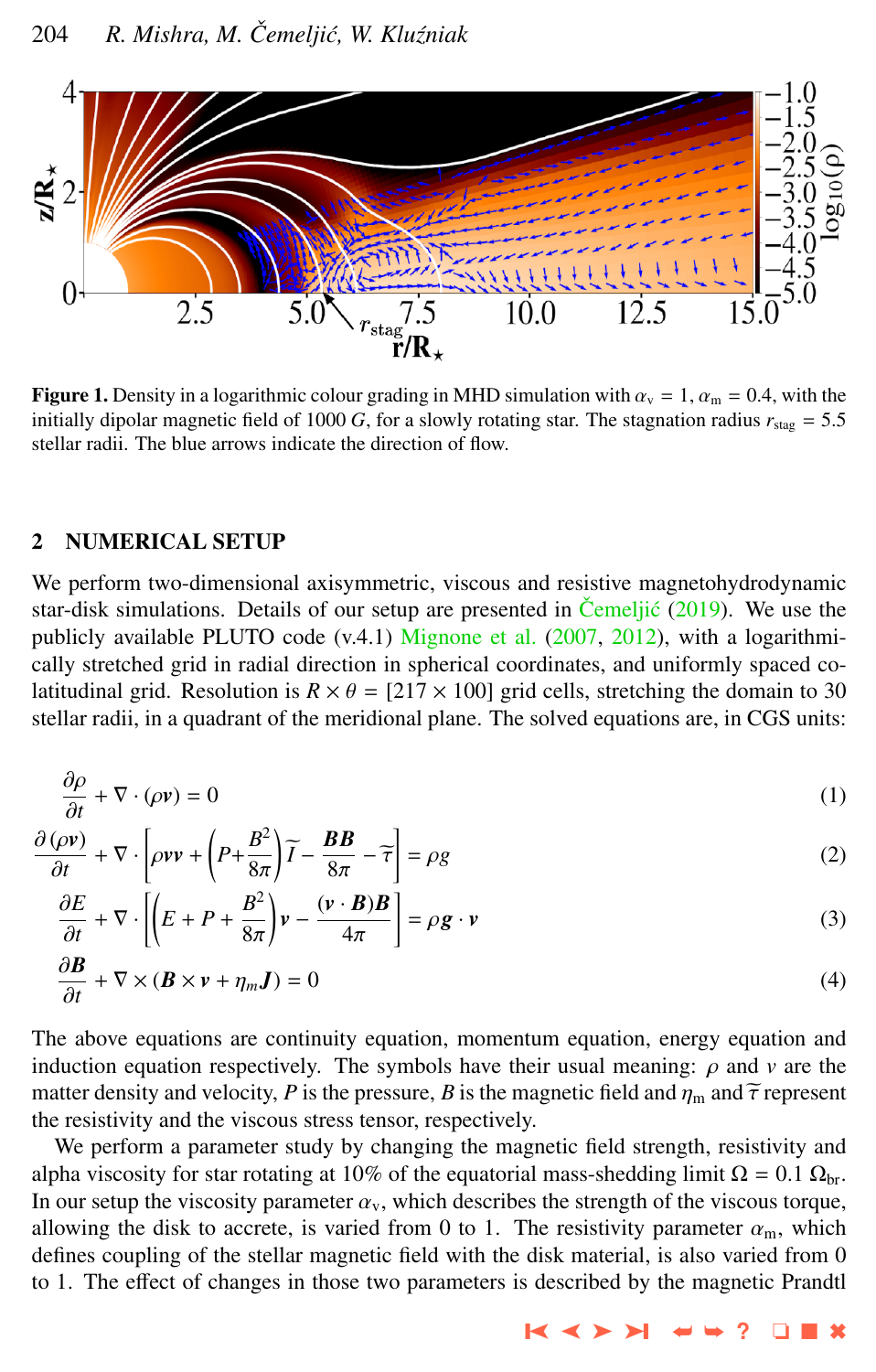| $\alpha_{\rm v}$ | $\alpha_{\rm m}$ | $P_{\rm m} = \frac{2}{3} \frac{\alpha_{\rm v}}{\alpha_{\rm m}}$ | $B_{\star}(G)$ | $\Omega_\star/\tilde{\Omega}$ | <b>Backflow</b> | $R_{\rm stag}$ | <b>Type</b>  |
|------------------|------------------|-----------------------------------------------------------------|----------------|-------------------------------|-----------------|----------------|--------------|
| 0.1              | 0.1              | 0.60                                                            | 1000           | 0.1                           | No              |                |              |
| 0.4              | 0.1              | 2.60                                                            | 1000           | 0.1                           | N <sub>0</sub>  |                |              |
| 1.0              | 0.1              | 6.60                                                            | 1000           | 0.1                           | N <sub>0</sub>  |                |              |
| 0.1              | 0.4              | 0.16                                                            | 1000           | 0.1                           | No              |                |              |
| 0.4              | 0.4              | 0.60                                                            | 1000           | 0.1                           | N <sub>0</sub>  |                |              |
| 1.0              | 0.4              | 1.60                                                            | 1000           | 0.1                           | N <sub>0</sub>  |                |              |
| 0.1              | 1.0              | 0.06                                                            | 1000           | 0.1                           | Yes             | $6 \pm 1$      | steady       |
| 0.2              | 1.0              | 0.13                                                            | 1000           | 0.1                           | Yes             | $7.5 \pm 1.5$  | steady       |
| 0.3              | 1.0              | 0.20                                                            | 1000           | 0.1                           | Yes             | $6 \pm 1$      | steady       |
| 0.4              | 1.0              | 0.26                                                            | 1000           | 0.1                           | Yes             | $6 \pm 2$      | steady       |
| 0.5              | 1.0              | 0.30                                                            | 1000           | 0.1                           | Yes             | $6 \pm 1$      | steady       |
| 0.6              | 10               | 0.40                                                            | 1000           | 0.1                           | Yes             | $6 \pm 1$      | steady       |
| 0.7              | 1.0              | 0.46                                                            | 1000           | 0.1                           | Yes             | $8 \pm 0.5$    | intermittent |
| 0.8              | 1.0              | 0.53                                                            | 1000           | 0.1                           | Yes             | $8 \pm 0.5$    | intermittent |
| 1.0              | 1.0              | 0.60                                                            | 1000           | 0.1                           | No              |                |              |

Table 1. List of parameters and results : presence of backflow, stagnation radius and type of backflow for strongly magnetized, slowly rotating stars

number:

$$
P_{\rm m} = \frac{2}{3} \frac{\alpha_{\rm v}}{\alpha_{\rm m}} \tag{5}
$$

 $\alpha_{\rm m}$ <br>Each simulation in our parameter study is run until a quasi-stationary state is reached.

## 3 BACKFLOW IN MHD DISK

A snapshot in a quasi-stationary state in our simulation is shown in Fig. [1.](#page-1-0) The accretion disk is truncated at a few stellar radii due to magnetic pressure. The accretion flow is channelled into a funnel flow where the flow follows the magnetic field lines. In the outer region of the disk the accretion flow is towards the central star. In the inner region of the disk, along the midplane of the disk, the flow is away from the star–this flow is termed as backflow in the accretion disk. Such equatorial outflow was first reported in the analytical work by [Urpin](#page-5-0) [\(1984\)](#page-5-0). Global solution for three dimensional viscous alpha accretion disk was obtained in [Kita](#page-4-0) [\(1995\)](#page-4-0) and [Kluzniak and Kita](#page-4-0) [\(2000\)](#page-4-0). Equatorial backflow is not un-common. It was obtained in numerical simulations in [Kley and Lin](#page-4-0) [\(1992\)](#page-4-0), [Igumenshchev](#page-4-0)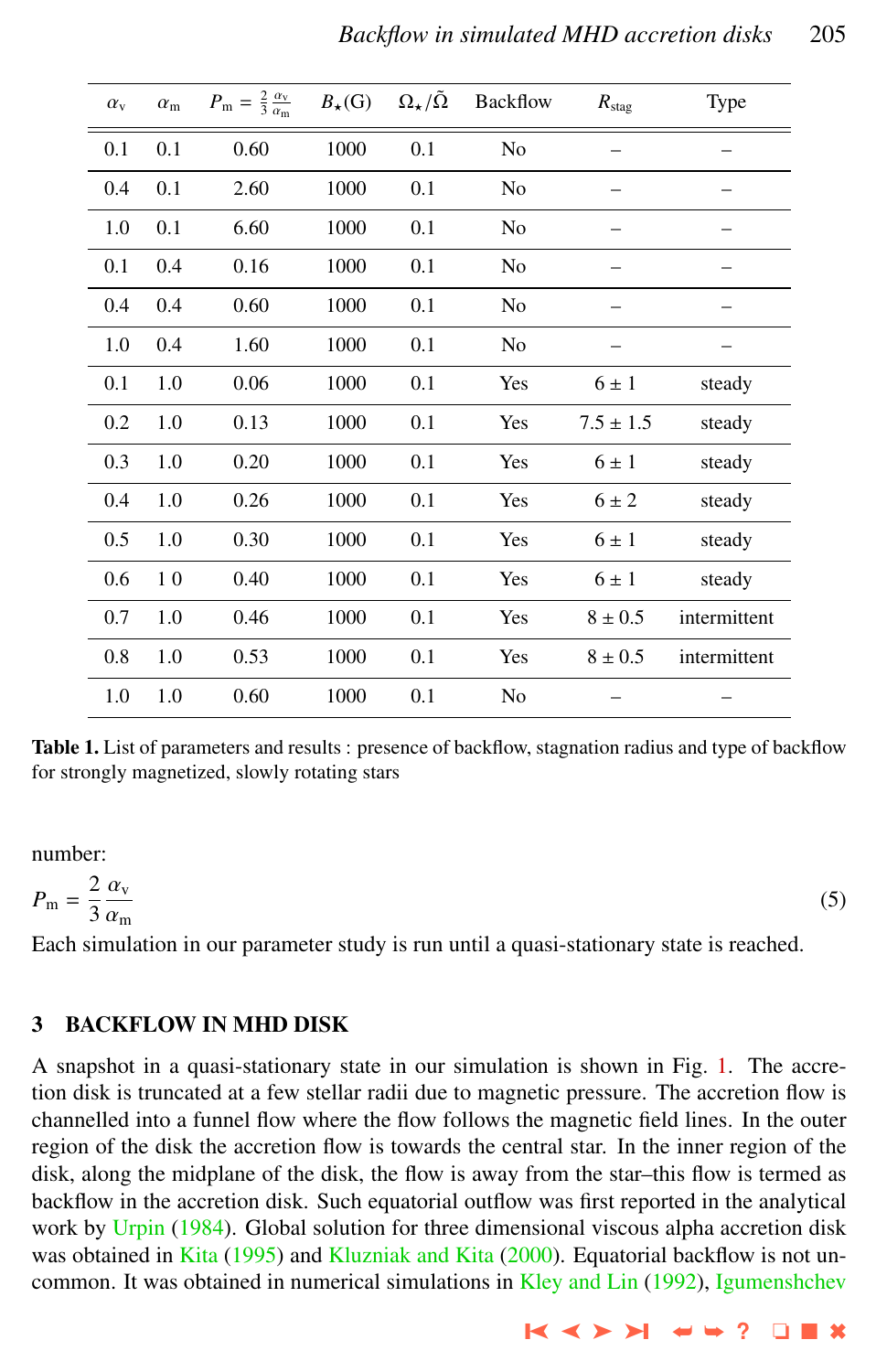<span id="page-3-0"></span>

**Figure 2.** Position of the stagnation radius in simulations with different viscosity coefficients  $\alpha_v$  for magnetic resistive coefficient  $\alpha_{\rm m} = 1$ . The blue solid curve is from the [Kluzniak and Kita](#page-4-0) [\(2000\)](#page-4-0) purely HD analytical solution.

## [et al.](#page-4-0) [\(1996\)](#page-4-0), [Rozyczka et al.](#page-5-0) [\(1994\)](#page-5-0), and also recently in MRI simulations by [Mishra et al.](#page-5-0) [\(2019\)](#page-5-0) and in GRMHD simulation of RIAF (Radioactively inefficient accretion flow) in [White et al.](#page-5-0) [\(2020\)](#page-5-0)

Backflow appears in the disk for particular combinations of  $\alpha_{v}$  and  $\alpha_{m}$  parameters. In the Table 1 we present different parameters, and we check whether there is backflow in the disk. Lower values of resistive parameter  $\alpha_m$  restrict backflow in the disk. For higher values of resisitive parameter, a backflow is obtained. We obtain two kinds of backflows: a steady, or an intermittent flow. Intermittent backflow is found as we approach higher values of viscosity parameter. We also show the presence of backflow in dependence on magnetic Prandtl number  $P_m$ . Above a critical value of magnetic Prandtl number, which is about  $P_m \sim 0.6$ , there is no backflow in the disk.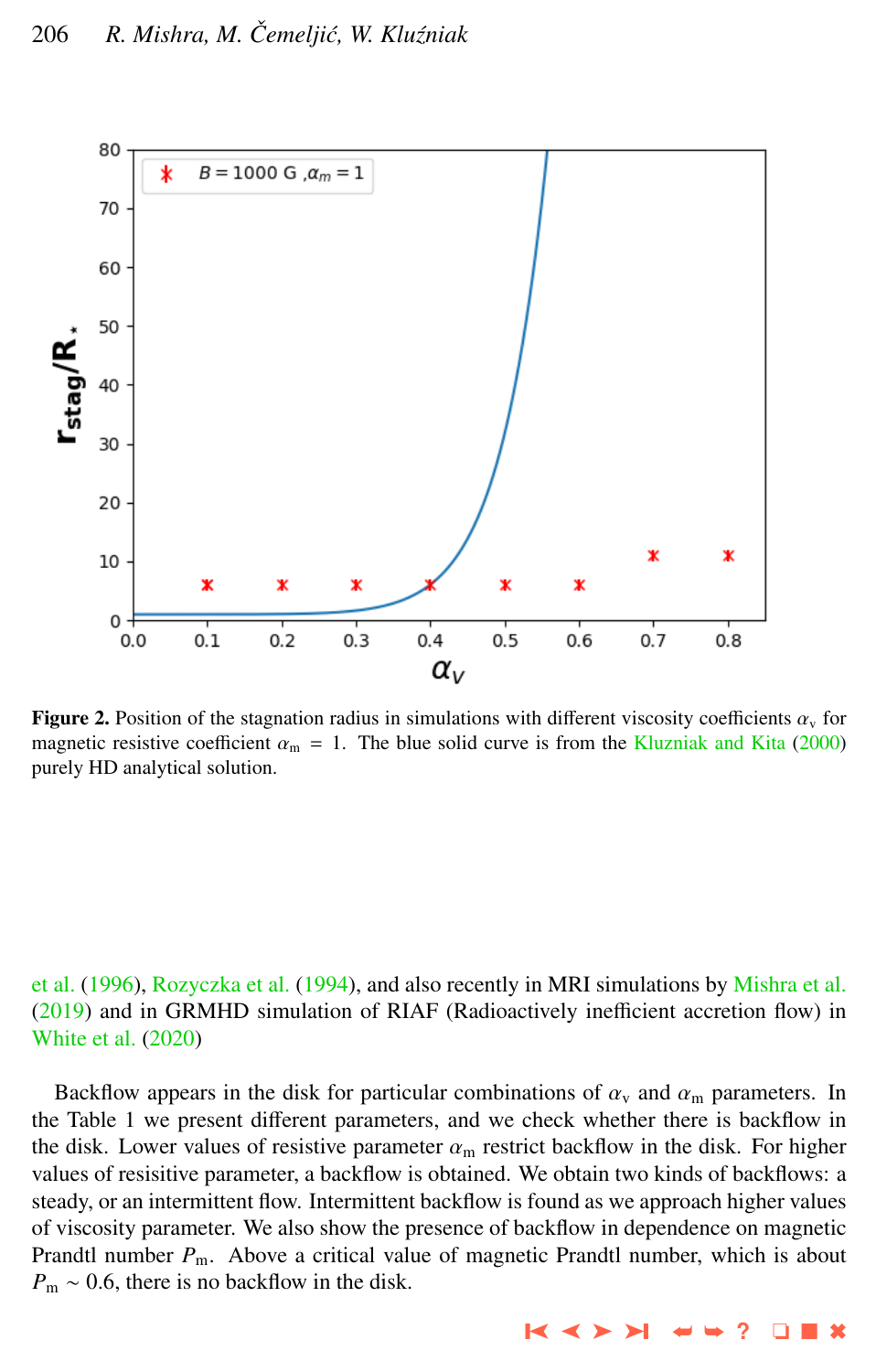## <span id="page-4-0"></span>4 COMPARISON WITH BACKFLOW IN HD DISK

Initializing with the Kluzniak and Kita (2000) solutions, we performed numerical simulations in purely hydrodynamical cases in [Mishra et al.](#page-5-0) [\(2020\)](#page-5-0). Backflow is obtained in the mid-plane of the disk for alpha viscosity coefficient  $\alpha_{v}$  < 0.6. The starting point of backflow, stagnation radius, is found to be a function of alpha viscosity. In our MHD simulations we obtain backflow for even higher values of  $\alpha_{v}$ . The stagnation radius, in the case of slowly rotating stars, shows to be independent of alpha viscosity – see Fig. [2.](#page-3-0)

## 5 CONCLUSIONS

We find backflow in the simulated MHD disk in a part of the parameter space. In the presence of strong magnetic field and high resisitivity, we obtain backflow for higher values of viscous parameter than critical  $\alpha<sub>v</sub>$  in purely HD case. We find a dependence of backflow on magnetic Prandtl number,  $P_m$ , where for values  $P_m$  < 0.6 there is a backflow. As we approach the critical  $P_m$ , there is intermittent backflow in the disk. We do not find the same relationship of stagnation radius and viscosity parameter as the one obtained in purely HD cases.

## ACKNOWLEDGEMENTS

Work at the Copernicus Center was funded by the Polish NCN grant No.

 $2019/33/B/ST9/01564$ . MC $\check{C}$  developed the setup for star-disc simulations while in CEA, Saclay, under the ANR Toupies grant, and partly worked on it while in Shanghai Astronomical Observatory, supported by CAS President's International Fellowship for Visiting Scientists (grant No. 2020VMC0002). We thank ASIAA/TIARA (PL and XL clusters) in Taipei, Taiwan and NCAC (CHUCK cluster) in Warsaw, Poland, for access to Linux computer clusters used for high-performance computations. We thank the pluto team for the possibility to use the code.

## REFERENCES

- Igumenshchev, I. V., Chen, X. and Abramowicz, M. A. (1996), Accretion discs around black holes: two-dimensional, advection-cooled flows, *Mon. Not. R. Astron. Soc*, 278(1), pp. 236–250, [arXiv:](http://www.arxiv.org/abs/astro-ph/9509070) [astro-ph/9509070](http://www.arxiv.org/abs/astro-ph/9509070).
- Kita, D. B. (1995), *A Study of the Vertical and Radial Structure of Polytropic Accretion Disks*, Ph.D. thesis, The University of Wisconsin - Madison.
- Kley, W. and Lin, D. N. C. (1992), Two-dimensional Viscous Accretion Disk Models. I. On Meridional Circulations in Radiative Regions, *Astrophys. J.*, 397, p. 600.
- Kluzniak, W. and Kita, D. (2000), Three-dimensional structure of an alpha accretion disk, *arXiv Astrophysics e-prints*, arXiv: [astro-ph/0006266](http://www.arxiv.org/abs/astro-ph/0006266).
- Mignone, A., Bodo, G., Massaglia, S., Matsakos, T., Tesileanu, O., Zanni, C. and Ferrari, A. (2007), PLUTO: A Numerical Code for Computational Astrophysics, *Astrophys. J.*, 170(1), pp. 228–242, arXiv: [astro-ph/0701854](http://www.arxiv.org/abs/astro-ph/0701854).